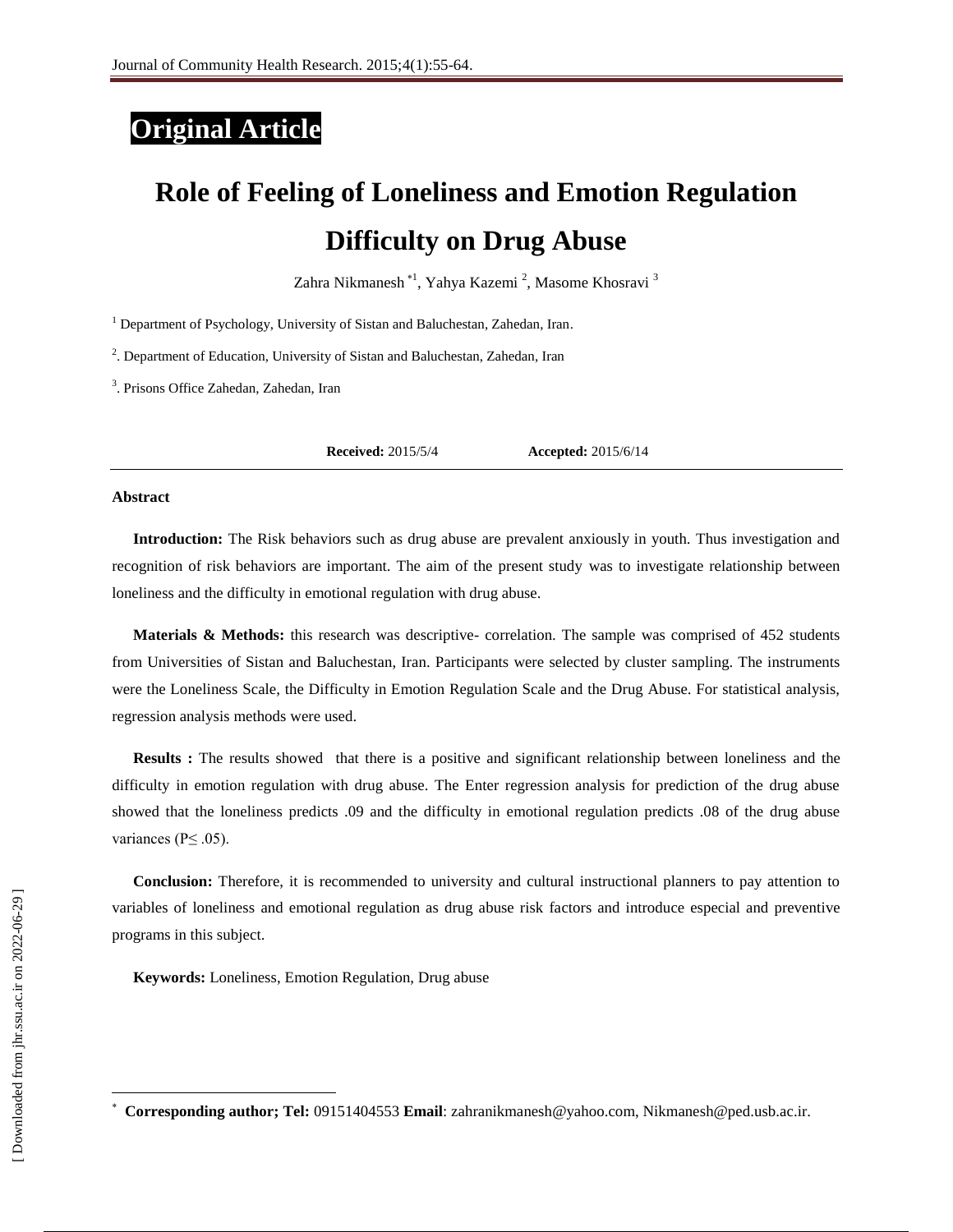# **Introduction**

Adolescence is a critical period of development in which a range of high-risk health behaviors may affect one's health, social and academic functioning and many of these behaviors may continue to the adulthood  $[1]$ . Research indicates that adolescents and young adults have a tendency to detect hazardous situations that cause to increase capability for having a short life and even death <sup>[2]</sup>. Early onset of drug abuse and sexual activity are among the behaviors that have a greater adverse effect on developmental outcomes [3].

Aggression and physical-mental conflict, suicidal thoughts, alcohol drinking, drug abuse and sexual abuse activity are among high-risk behaviors<sup>[4]</sup> In a broad sense, risky behaviors can be considered as behaviors with potential negative consequences <sup>[5]</sup>. Social environment and the peers, access to substances like cigarette, alcohol, and drugs, attitudes of friends and family towards such behaviors, psychological causes and childhood experiences all affect the patterns of such behaviors <sup>[6]</sup>. A number of researchers argue that adolescence is the peak incidence of feeling of loneliness [7]. Feeling of loneliness is associated with some negative emotions such as anxiety, depression and fear of not being loved  $[8]$ . Some studies state that drug and tobacco<sup>[9]</sup> and alcohol use  $[10]$  are due to emotional and psychological problems associated with the perception of loneliness among adolescents. Elhageen describes

loneliness as a despised, distressing and unpleasant experience which makes adolescents feel inferior, experiencing uncomfortable temper states <sup>[11]</sup>. The word "loneliness" refers to absence of social relations and isolation that could be due to environmental factors such as changing the location, losing dear ones, separation and rejection of others and/or of internal factors which outbreak along with other signs of depression  $[12]$ . Recent studies suggest that isolation and feeling of loneliness increase the risks related to general health issues including depression, tendency or proceeding to suicide, increasing level of stress and psychological pressure, cardiovascular disorders and stroke, significant decline in learning and memory, anti-social behavior, weakness in decision making, drug abuse, and defects in mental functions<sup>[13]</sup>.

The emotion cognitive strategies model is among the most important models associated with the role of neural systems in controlling emotion. This class of models addresses various effective cognitive processes involved in regulating emotional acts. Cognitive regulation of emotions could be defined as emotional and cognitive provoked information management with conscious cognitive strategies  $^{[14]}$ . Selfregulation is a multidimensional construct including processes of attention, cognition, motivation, emotion and behavioral effort to manage internal or external states of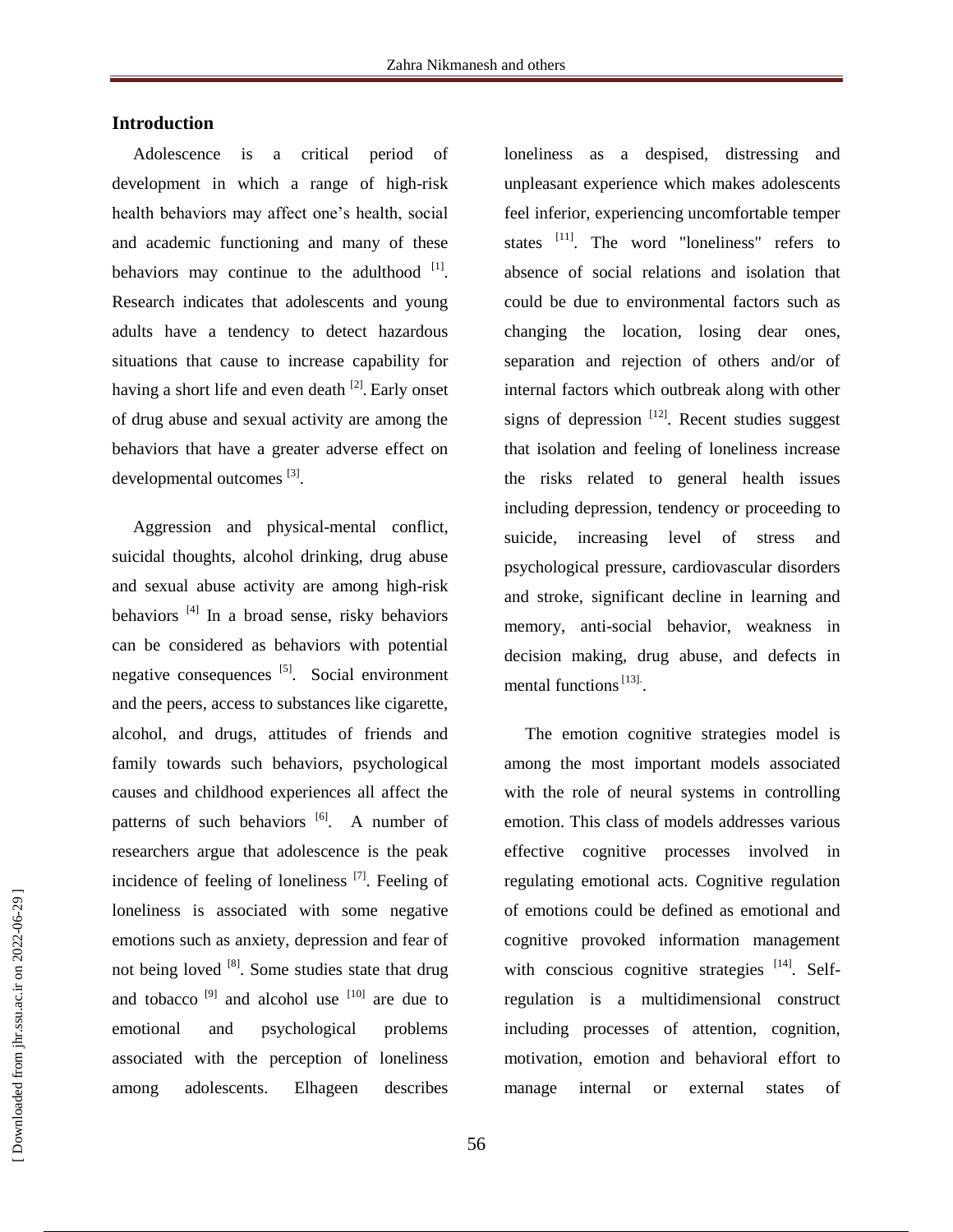$emotions<sup>[15]</sup>$ . . Self-regulation encompasses conscious and unconscious processes and includes biological, psychological and social systems<sup>[16]</sup>.

Processes involved in self-regulation are divided into two categories of social-emotional and cognitive. Regulation of emotions is an inseparable part of self-regulation. Selfregulation of emotions includes internal and external processes responsible for checking, assessing and changing emotional reactions on the basis of time characteristics and intensity of achieving to given goals  $[17]$ . Deficits in executive-emotional functions, and emotional self-regulation could lead to drug abuse problems. These deficits could be caused by toxic effects of alcohol or other substances [18]. Self-regulatory disorders affects substance abuse, eating disorders, emotional disorders, venereal diseases and unintended pregnancy, school failure, crime and delinquency, violence, misbehavior in family, obesity, gambling, financial saving failure and smoking, marital conflict, impulse control disorders and many other problems [19].

The fact that the amount of unhealthy and risky behaviors, including substance abuse, in adolescents and young adults is at an alarmingly high level shed lights on importance of studying and understanding the high-risk behaviors among adolescents and young people to strive toward planning and investing in health, mental and social welfare of adolescents and preventing them from substance abuse  $[20]$ . Since many studies have shown that the feeling of loneliness and difficulty in regulating emotions is associated with many behavioral problems, it was important to be investigated on role of emotional regulation and feeling of loneliness in pathology and epidemiology of drug abuse. Therefore the purpose of the current study was to investigate the role of loneliness and difficulties in emotion regulation on drug abuse among students. It seeks the answer to the question that how much the feeling of loneliness and difficulty in emotion regulation contribute to prediction of the drug abuse among students.

### **Materials & Methods**

The present study was a descriptive-analytic study and correlational type. Population of the study includes all undergraduate students of Sistan and Baluchistan Universities. All of undergraduate students were selected as subject and no another criteria were applied for this selection. The sample included 452 students who were selected through random cluster sampling and responded to the Scales of feeling of loneliness (SOFL), Difficult in Emotion Regulation Scale (DERS) and Drug Abuse (DA). Data were analyzed using Pearson correlation method and concurrent regression. Three questionnaires were distributed among

Scale of Feeling of Loneliness consists of 15 questions with right-wrong options that measured the feeling of loneliness in three communities of family, larger groups and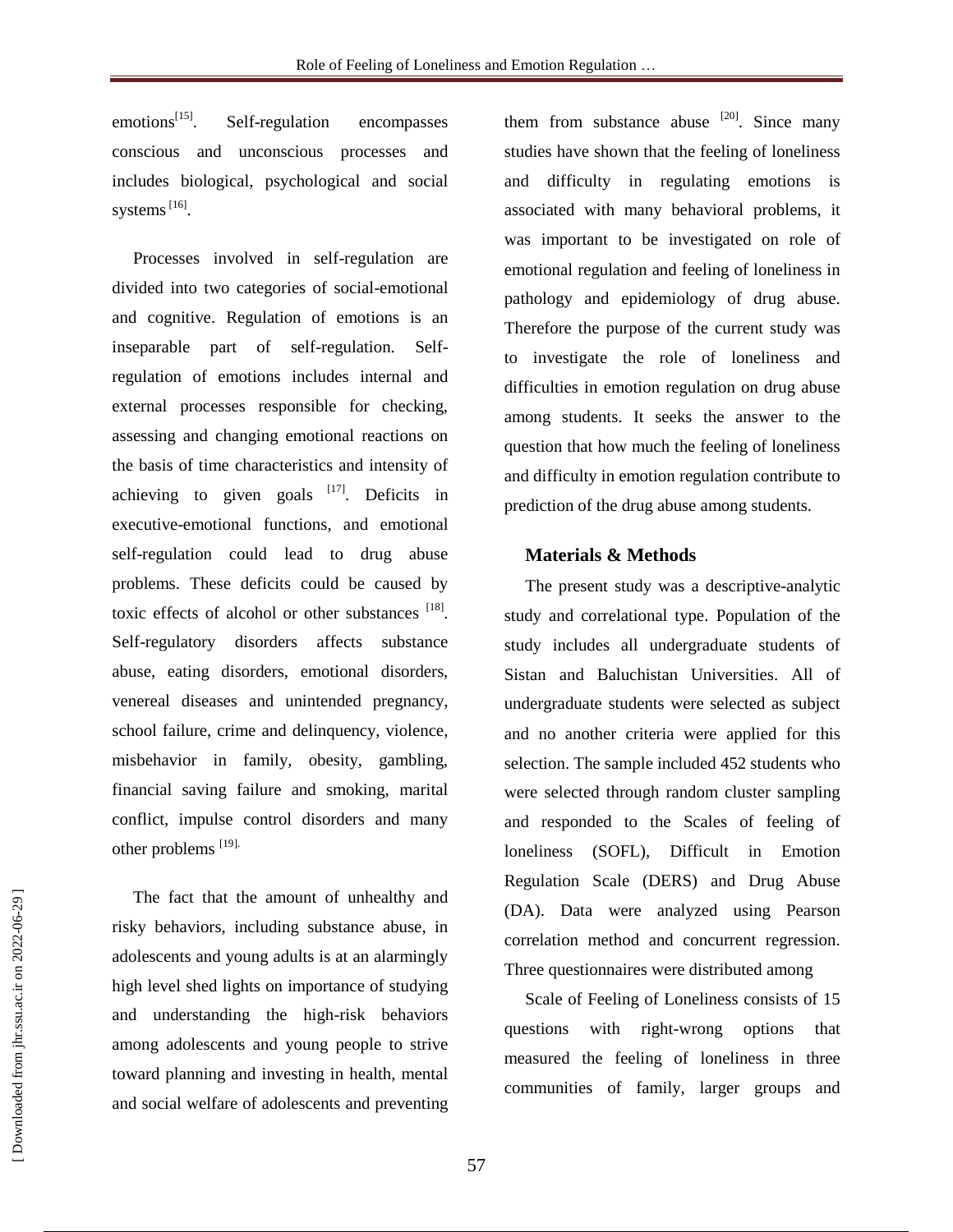friends. Coefficient of internal consistency of the scale in the German version has been reported  $0.91$ <sup>[21]</sup>. Also McWhirter reported the reliability of the scale to be 0.082. [22]. In Iran, Khoeinejad, Rajai and Moheb Rad reported the internal consistency of the scale as 0.86 for total of scale and in details, 0.83, 0.77 and 0.78 for families, larger groups and friends, respectively [23].

Scale of Emotional Regulation Difficulty is a self-report index designed by Graz and Romer to assess the difficulties in emotional regulation in a more comprehensive form compared to existing tools in this area. It consists of 36 items and 6 sub-scales including rejection of emotional responses, difficulty in handling purposeful behavior, difficulty with impulse control, lack of emotional awareness, limited access to emotion regulation strategies, and lack of emotional transparency. In relation to the validity of the scale, studies indicate sufficient predictive and construct validity. The results related to the reliability demonstrate that the scale has a high internal consistency in total  $(0.93)$ <sup>[24]</sup>. Moreover, the Cronbach alpha for the subscales of rejection, aims, impulse, awareness, strategies and transparency was 0.85, 0.89, 0.86, 0.80, 0.88 and 0.84, respectively. The reliability of the scale was calculated using test-retest method for the total scale  $(0.88, P < 0.01)$  and for the subscales of rejection, aims, impulse, awareness, strategies and transparency, the reliability was 0.69, 0.69, 0.57, 0.68, 0.89 and 0.80, respectively  $^{[24]}$ . Further, the reliability and internal consistency of the scale which was

translated into Persian were calculated with a pilot study on 48 student at Ferdowsi University and Mashhad University of Medical Sciences (31 women and 17 men). The results indicated high internal consistency for the total scale ( $\alpha$ = 0.86). Among an Iranian population, the internal consistency for each subscale of rejection, aims, impulse, awareness, strategies and transparency were 0.75, 0.74, 0.76, 0.63, 0.74 and 0.85, respectively  $^{[25]}$ .

Drug Abuse Inventory is developed and validated by Kazemi and Nikmanesh<sup>[26]</sup>. The questionnaire on drug abuse includes illegal substances, like marijuana, methadone, heroin, opium, crack, glass, ecstasy, pan, cigarette and alcohol. For scoring the questionnaire, subjects are asked to select an option on the scale of 0 to 4 to determine the amount of their use, i.e., zero represents no use and 4 stand for permanent users. To obtain reliability and validity of the questionnaire, after designing the questionnaire and asking experts' opinion about the content and formal validity of the questionnaire, the validity was obtained using internal consistency (Cronbach's alpha). Alpha coefficient of drug abuse was  $0.84^{[26]}$ .

Descriptive statistics as mean and standard deviations were used. Also the Pearson correlation and analysis regression were used for predicting the Drug Abuse by the Feeling of Loneliness and Emotion Regulation Difficulty colleges. Also for statistical analysis of data the SPSS/16 was used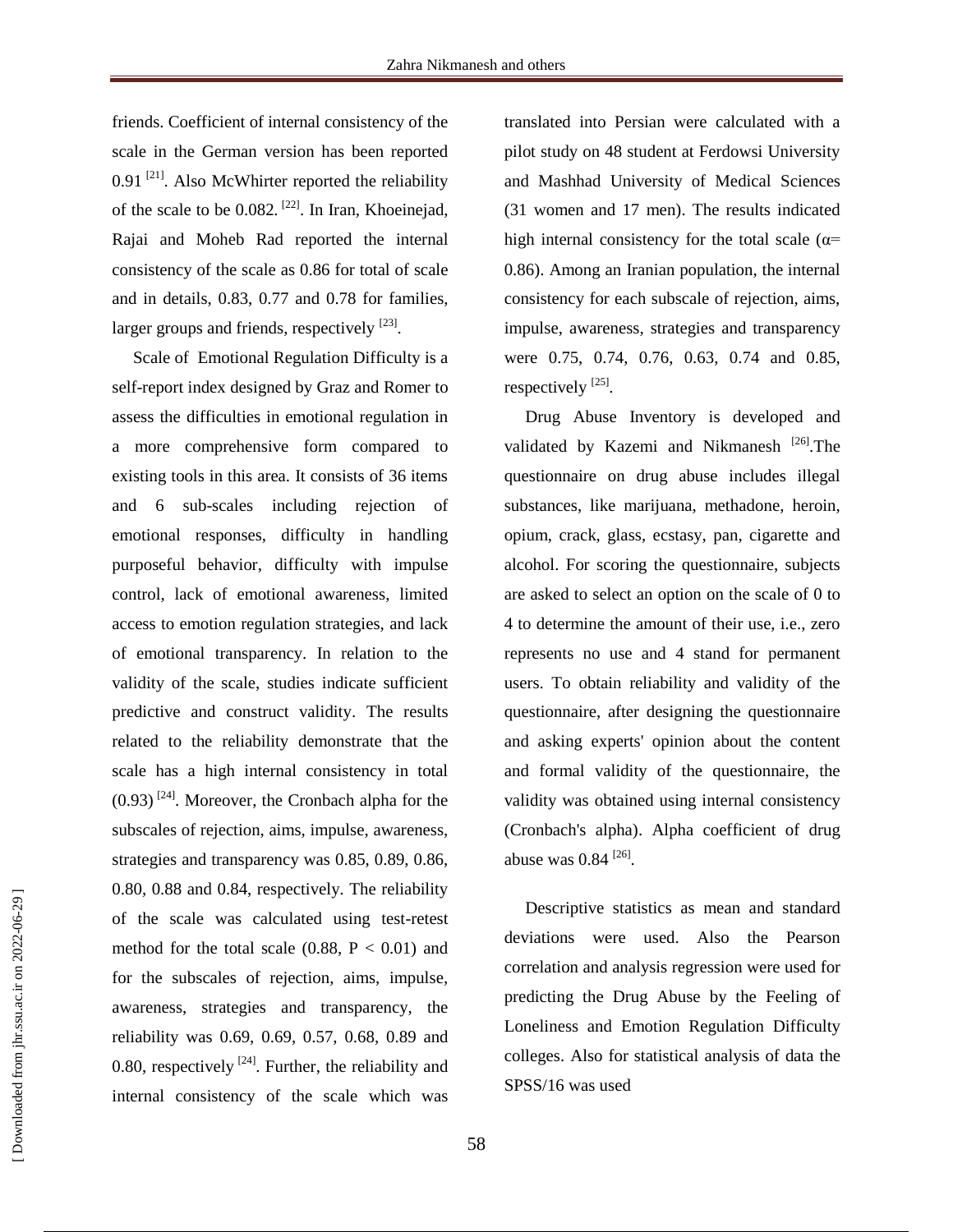# **Results**

The results represented in Table 1 indicate that difficulty in emotion regulation has the highest mean  $(X = 95.67)$  than other variables. The results also indicate that there is a significant positive relationship between drug abuse with feeling of loneliness( $r = 0.088$ ) and emotion regulation difficulty (r= 0.086) in students.

Regression results for predicting drug abuse, in Table 2, demonstrates that the feeling of loneliness predicted 0.006 of variations in drug

abuse. β value indicates that each unit of variation in the feeling of loneliness changes students' drug abuse about 0.088. This prediction is significant at the level of 0.05 ( $P \le 0.02$ ,  $df=1450$ ,  $F=3.51$ ). In addition, the results in Table 3 state that emotion regulation difficulty predicted 0.005 of variations in drug abuse. β value shows that each unit of variation in the emotion regulation difficulty changes students' drug abuse about 0.088. This prediction is significant at the level of 0.05 ( $P \le 0.03$ , df  $=1450, F=3.37$ ).

**Table 1**. Mean and standard deviation between feeling of Loneliness, emotion regulation difficulty and drug Abuse  $n= (452)$ 

| <b>Variable</b>                                      | Mean  | <b>Standard deviation</b> |  |
|------------------------------------------------------|-------|---------------------------|--|
|                                                      |       |                           |  |
| Drug abuse (taking pan, heroin, cocaine, crystal and |       |                           |  |
| glass, drug use in the form of injection and alcohol | 12.30 | 2.67                      |  |
| beverage)                                            |       |                           |  |
| Feeling of Loneliness                                | 31.72 | 9.23                      |  |
| <b>Emotion Regulation Difficulty</b>                 | 95.67 | 20.35                     |  |

**Table 2**. Results of Inter regression to predict drug abuse (pan, opium, hashish, heroin, cocaine, glass, crystal and drug use in the form of injection and alcohol beverages)

| Variable                    | R     | <b>R</b> square | F    | <b>Adjusted R</b><br><b>Square</b> | ß        | Durbin-<br>Watson | P    |
|-----------------------------|-------|-----------------|------|------------------------------------|----------|-------------------|------|
| Feeling of Loneliness       | 0.088 | 0.008           | 3.51 | 0.006                              | $*0.088$ | 1.88              | 0.05 |
| <b>Emotional Regulation</b> | 0.08  | 0.007           | 3.37 | 0.005                              | $*0.086$ | 1.88              | 0.05 |
| Difficulty                  |       |                 |      |                                    |          |                   |      |

Criterion Variables: Drug Abuse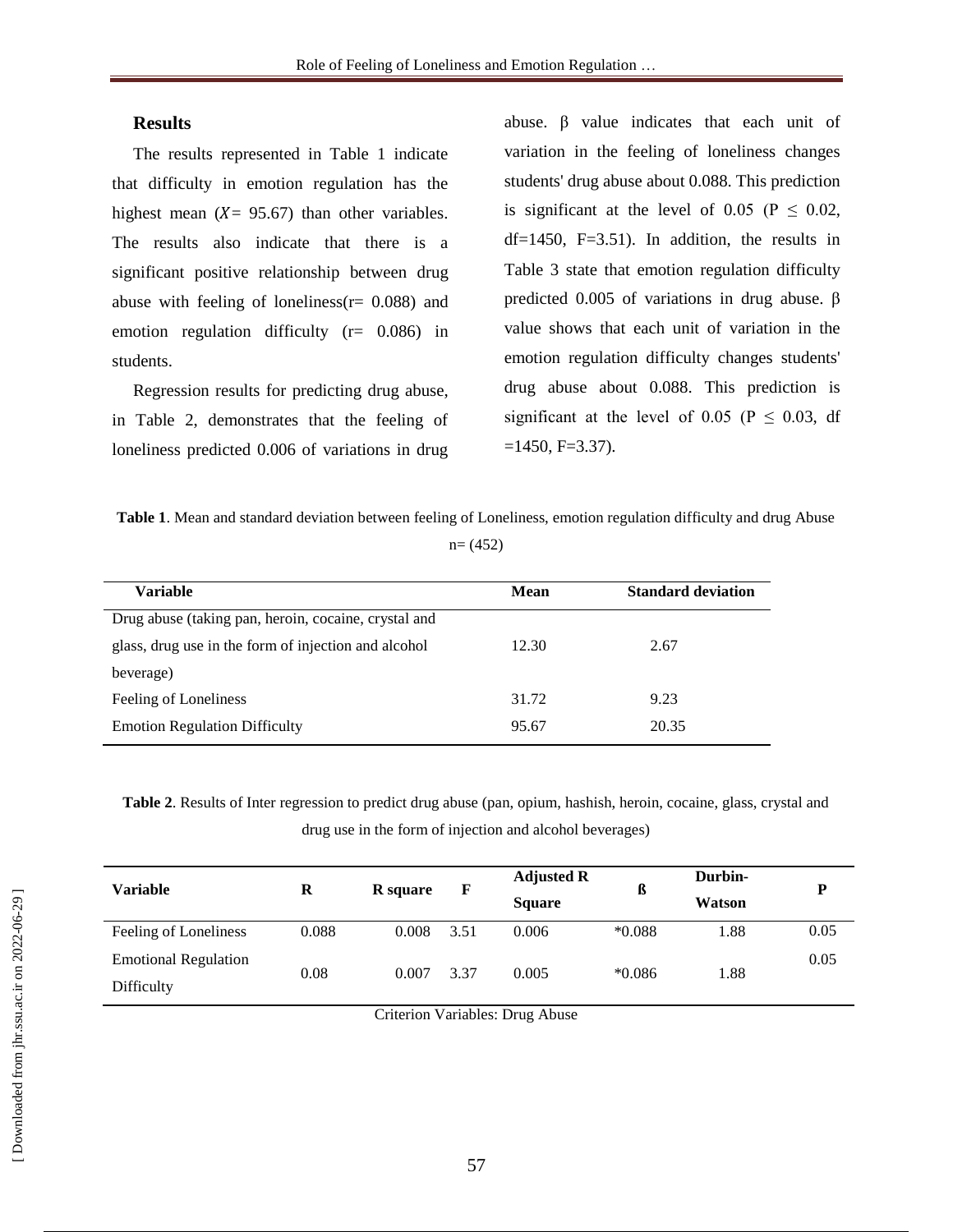# **Discussion**

Drug abuse in adolescence and young adults could be associated with psychological-social and mental health issues in adolescence and adulthood. In fact, adolescence may cause addiction in adulthood. Researchers have found that more than 90% of addicted adults have begun drug abuse from their adolescence  $[27]$ . Among criminal behaviors, using drug and marijuana, drinking alcohol, smoking cigarettes, and engaging in sexual behavior in adolescents are the most frequent ones. Using drugs during adolescence has long-term negative effects on neurological-cognitive and behavioral function. For example, adolescents who have used drug have experienced behavioral, emotional changes and cognitive processes that are characterized as non-development in emotion regulation, aggression and impulsivity [28].

Results of examining the correlation between feeling of loneliness and difficulties in emotion regulation indicated a positive significant relationship between drug abuse and feeling of loneliness and emotion regulation difficulty among students. Regression results showed that the variable of feeling of loneliness explains 0.006 of drug abuse and emotion regulation difficulty explains 0.005 of drug abuse (P  $\leq$ 05/0). The results of the present study are consistent with a number of previously conducted studies.

Studies have indicated that with reduction of social relations and accession of feeling loneliness, serious physical and mental health problems emerge  $^{[29,30]}$ . Feeling of loneliness could be due to environmental factors such as changing the location, losing dears, separation and rejection of the others and/or of internal factors which emerge along with other signs of depression  $[12]$ . Shute showed that the isolation and feeling of loneliness increase the risks associated with general health including depression, tendency or proceeding to suicide, increasing level of stress and psychological pressure, cardiovascular disorders and stroke, significant decline in learning and memory, antisocial behavior, weakness in decision making, drug abuse, and defects in mental functions [13]. Asher and Paquette argue that loneliness could be both a life experience and could potentially be harmful  $[10]$ . Research findings have confirmed that the feeling of loneliness is an etiological factor influencing health and wellbeing of different populations and it can cause serious immediate and long-term consequences on individuals' mental health <sup>[31]</sup>. Hawkley, Burleson, Bernston and Cacioppo concluded that individuals with feelings of loneliness have less positive emotions in their social interactions and the feeling of loneliness is correlated with having less intimacy, more uncertainty and conflict  $^{[32]}$ . Many research studies have shown that people reflect their loneliness with isolation, depression, anxiety, drug use, delinquency, school failure and suicide  $[9, 10, 33]$ .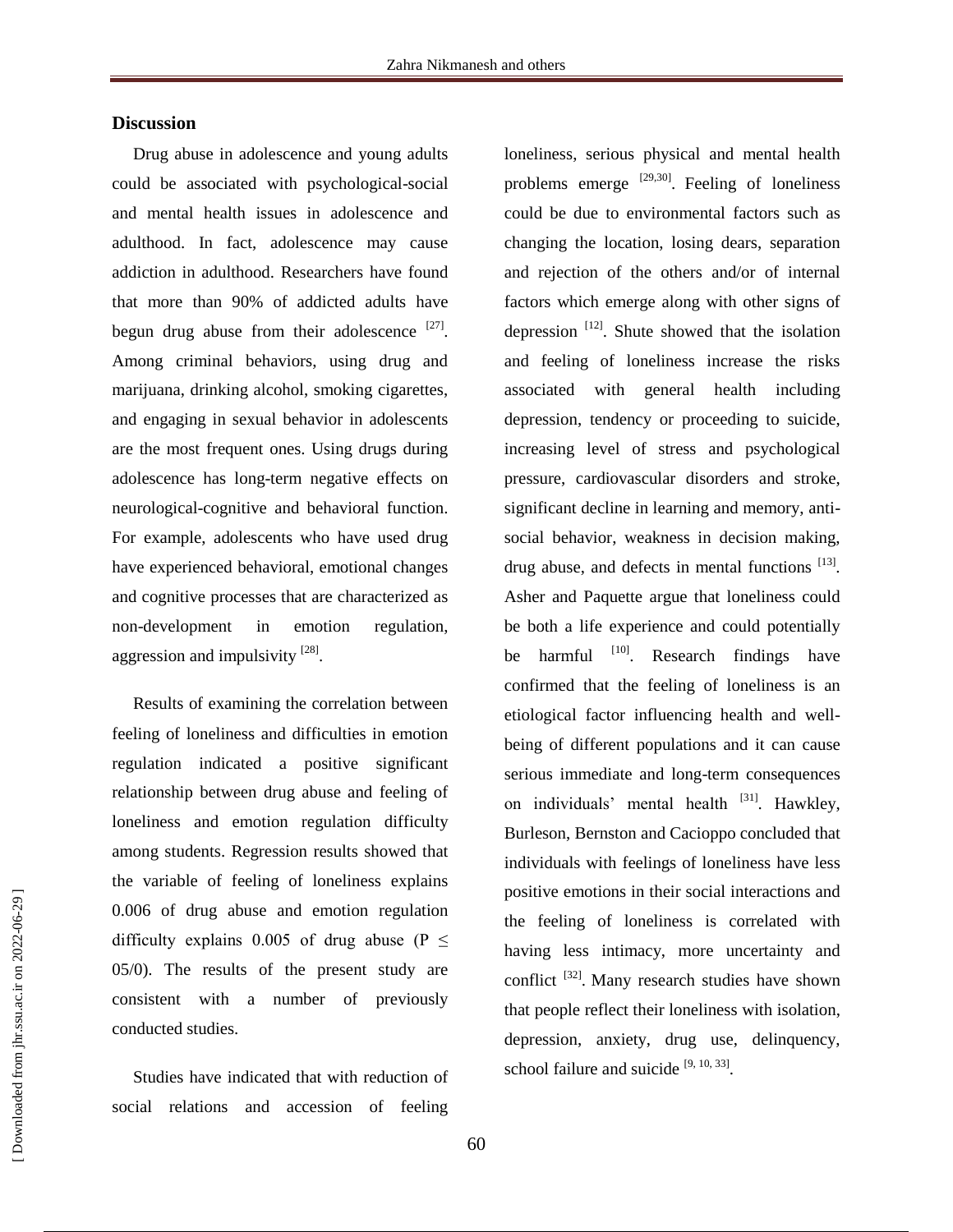A great number of studies acknowledged the role of negative emotions in the etiology and survival of addiction behaviors. In a study, individuals who were unable to tolerate smoking cessation interventions more than 24 hours (comparing to those who could tolerate the action fully) reported more depressive and negative mood symptoms in response to stress and demonstrated less endurance during stressful experiences  $^{[34]}$ . Evidence indicate that a combination of poor impulse control, stressful life events, suicidal behavior and drug use can increase the possibility of negative consequences associated with these behaviors  $[35, 36]$ .

Without considering the potential consequences of emotional reactivity and impulsivity, the risk and adventure of beginning drug use in adolescence increases. Adolescents with severe problems in impulse control experience early drug use and poorer prognosis. Similarly, boys with impulse control issues are more likely to demonstrate drug use disorder <sup>[28]</sup>. Exposure to the drug use could be a risk factor to increase the engagement in the drug use. Family effects such as drug use by relatives and peers and friends impact including approval of drug use from friends and drug use offers, predict the risk of starting drug use and increase in drug use in adolescence <sup>[37]</sup>. Arshell and Alterman found that negative affect reduction is the common cause of alcohol consumption among the clients treated for alcohol use disorders. Such findings demonstrate that

alcohol or other drugs influence the regulation of mood states, especially negative emotions [38]. Moreover, Sony et al reported that negative mood increases the amount of alcohol use and found that individuals experience high levels of alcohol and other drug consumption due to depression and anxiety. Also, these individuals are likely aroused to alcohol or other drug use by negative emotions <sup>[39]</sup>. Thule, Weiss, Adams and Gratz indicated that impairments of emotion regulation significantly predict risky sexual behaviors, depression, emotional disorders, and the intensity of drug abuse  $^{[40]}$ .

Thus, it could be concluded that feeling of loneliness and difficulties in emotion regulation in adolescents and young adults can lead to stress, anxiety and depression and if the person is weak in controlling emotions, he or she will experience stress and anxiety in stressful circumstances and therefore the person will start drug use to control and reduce negative emotions. While if the person has the ability to regulate emotions, he could reduce the psychological inability when encountering with stressful factors and adopt effective ways to cope with problems and difficulties.

#### **Conclusion**

Therefore, in order to accurate, realistic and effective planning to reduce and control drug abuse, it is recommended that education and cultural stakeholders of universities identify underlying risk factors of feeling of loneliness and emotion regulation difficulty and thereby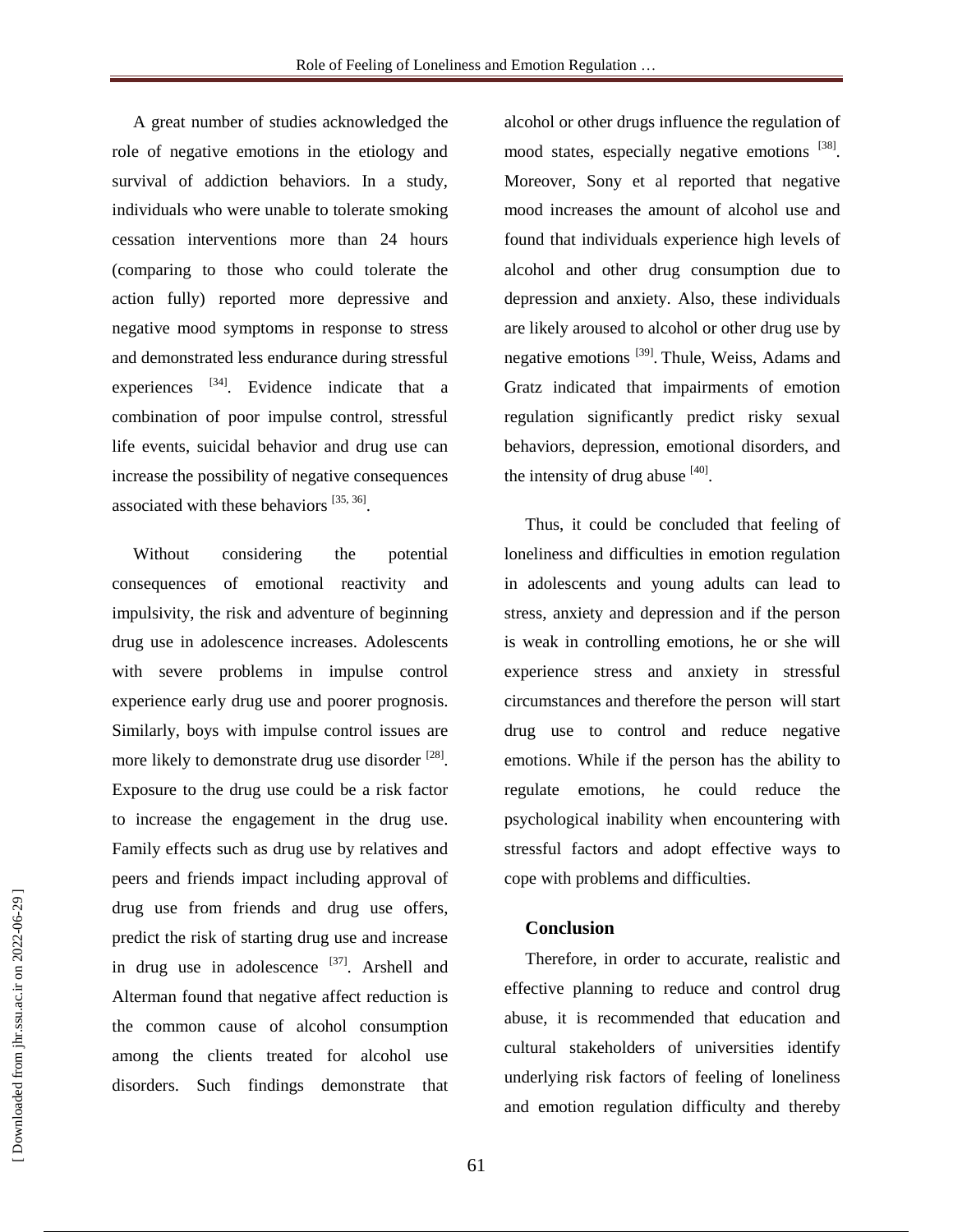prevent them through appropriate measures. On the other hand, necessary training should be provided for students through workshops, newsletters and training manuals about management methods to reduce feelings of loneliness and emotion regulation.

Limited sample size and lack of demographic and confounding factors are among the limitations of the present study.

**Conflict of Interest:** The Authors have no inflicted of interest.

#### **Acknowledgements**

We are deeply grateful to students who participated and helped us to accomplish the present study. Also, the Research Deputy of Sistan and Baluchestan University is appreciated for its financial supports.

#### **References**

- 1. Harriette B, Fox M, Mcmanus A, et al. Significant multiple risk behaviors. The National Alliance to Advance adolescent Health. 2010;8:1-10.
- 2. Stoiber K, Good B. Risk and Resilience Factors Linked to Problem Behavior among Urban, Culturally Diverse Adolescents. School Psychology Review. 1995;27:1-18.
- 3. Mancini J A, Huebner A J. Adolescent risk behavior patterns: effects structured time-use, interpersonal connections, self-system characteristics, and socio-demographic influences. Child and Adolescents Social Work Journal. 2004;21:647-668.
- 4. Springer A, Parcel G, Baumler E, et al. Supportive social relationships and adolescent health risk behavior among secondary school students in El salvador. Social Science & medicine. 2005;62:1628-1640.
- 5. Baumagartner S E , Valkenburg P M , Peter J. Assessing Causality in the Relationship Between Adolescents' Risky Sexual Online Behavior and Their Perceptions of this Behavior. Journal Youth Adolescent. 2010;39(10):1226–1239.
- 6. Everet S, Malarcher, A. Relationships between cigarette, smokeless Tobaceo and cigar use and other health risk behaviors amony us highschool students. Journal of School Health. 2000;70:234-40
- 7. Antognoli-Toland,P L. Adolescent loneliness: Testing a predictive model. Journal of Theory Construction & Testing .2000;4:7-13.
- 8. Wright S L. Loneliness in the workplace. Unpublished Doctoral dissertation. University of Canterbury. 2005.48
- 9. Page R M. High school size as a factor in adolescent loneliness. High School Journal. 1990;73,150-153.
- 10. Asher S R, paquette J A. Loneliness and peer relations in childhood. Current Directions in Psychological Science. 2003;12:75-78.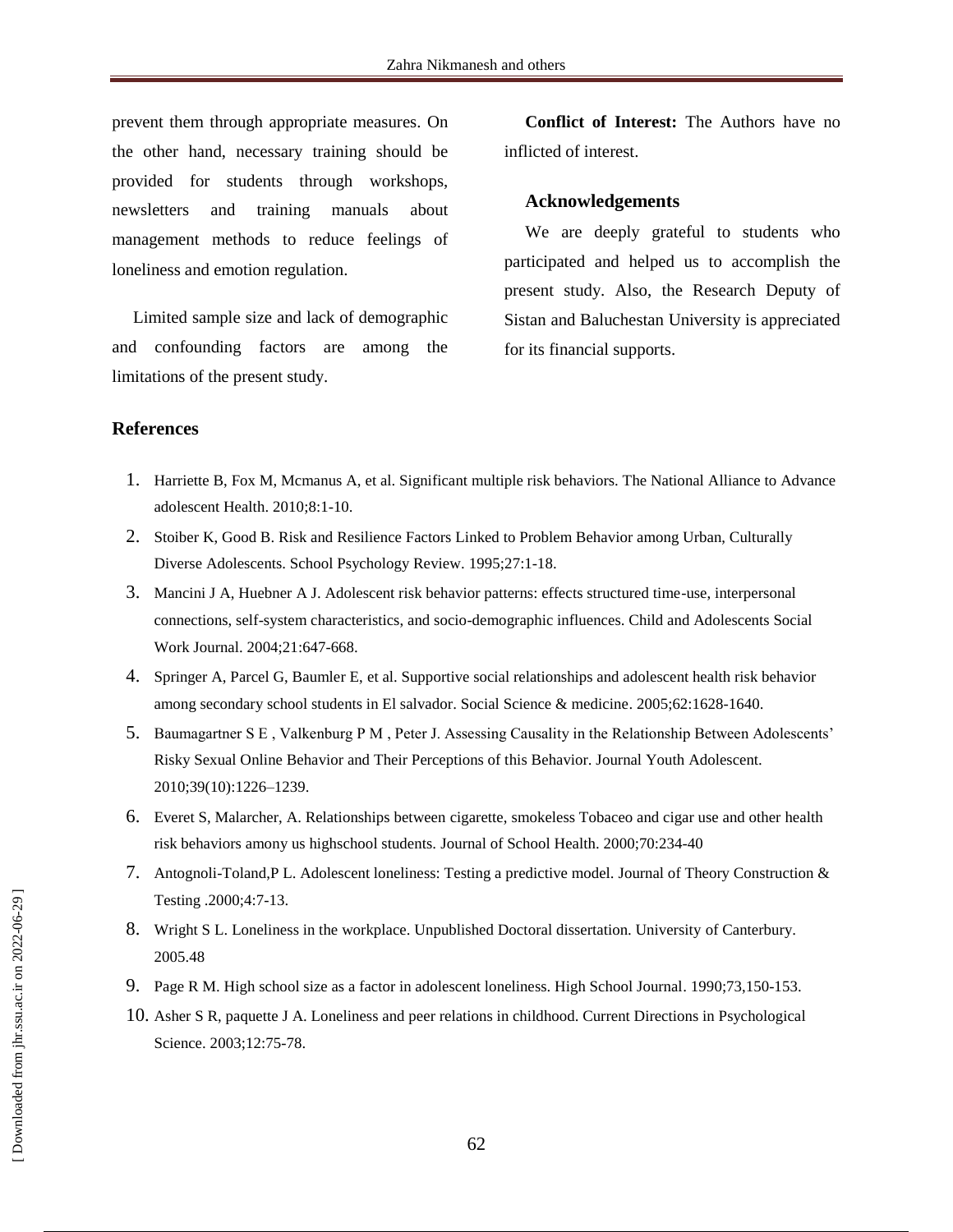- 11. Seghati T, Shafiabady A, Sodani M, et al. Effectiveness of group training based on transactional analysis in reducing loneliness girl students of high school first grade in rasht . Indian Journal Science Research. 2014;4(3):422-429(Persian) .
- 12. Cacioppo J, William P. Loneliness: human nature and the need for social connection. New York: Norton 2008.
- 13. Shute N. Why loneliness is bad for your health. U.S. News and World Report. 2008. Available in http://health.usnews.com/articles/ health/ 2008/11/12/why-loneliness-is-bad-for-your-health.html.
- 14. Zare H, solgi Z. Investigation of the Relationship between Cognitive Emotion Regulation Strategies with Depression, Anxiety and Stress in Students. Journal of Research in mental health. 2013;6(3),19-29 (Persian) .
- 15. Hofmann W, Brandon J, BaddeleyAD. Executive function and self- regulation. Trends in Cognitive Sciences. 2012;16(3):174-180
- 16. Ghalehban M. Examination and comparison of Alexithymia and self- regulation in patients with substance abuse disorder and normal individuals. MS Thesis,University of Tehran. 2009;15(Persian).
- 17. Liebermann D , Giesbrecht G F, Muller U. Cognitive and emotional aspect of self-regulation in preschoolers. Cognitive development. 2007;22:511-529.
- 18. Loas G , Otmani O , Lecercle C, et al. The relationships between the emotional and cognitive components of alexithymia and dependency in alcoholics. Psychiatry research. 2000;96:63-74
- 19. Claes L, Bijttebier P, Van den Eynde F, et al. Emotional reactivity and self- regulation in relation to compulsive buying. Personality and Individual Difference. 2010;49:526-530
- 20. Boyer T W, Byrnes J P. Adolescent risk-taking: Integrating personal, Cognitive, and social aspects of judgment. Journal of Applied Developmental Psychology. 2008;30:23-33
- 21. Schmidt N, Sermat V. Measuring Loneliness in different relationships. Journal of personality and social psychology. 1983;44:1038-1047
- 22. McWhirter B T. Factor analysis of the revised UCLA Loneliness Scale. Current Psychology: Research and Review. 1990;9(1):56-68
- 23. Khoynezhad G R, Rajaei A R, Moheb-e- Raad T. To Investigate Mathematical Cognitive Abilities (Spatial and Numerous) and Their Correlation With Educational Development, Mental Age and Gender. [Knowledge](http://www.magiran.com/magtoc.asp?mgID=1417&Number=34&Appendix=0&lanf=En)  [& Research in Applied Psychology.](http://www.magiran.com/magtoc.asp?mgID=1417&Number=34&Appendix=0&lanf=En) 2008;9(34):75-92 (Persian).
- 24. Gratz K L, Roemer L. Multidimensional assessment of emotion regulation and dysregulation development, factor structure and initial validation of the difficulties in emotion regulation scale. Journal of psychopathology and behavioral assessment. 2004;26(1):41-54
- 25. Alavi KH, Modares Gharavi M, Izadi A, et al. Effectiveness of group dialectical behavior therapy(based on core mindfulness, distress tolerance and emotion regulation components) on depressive symptoms in university students. Journal of Fundamentals and Mental Health. 2011;2(50):124-135 (Persian).
- 26. Kazemi Y, Nikmanesh Z. The relationship between religiosity, self -control and drug abuse. [Journal of Urmia](http://www.magiran.com/magtoc.asp?mgID=4004&Number=35&Appendix=0&lanf=En)  Nursing and [Midwifery Faculty](http://www.magiran.com/magtoc.asp?mgID=4004&Number=35&Appendix=0&lanf=En) 2011; 9(3): 174 (Persian).